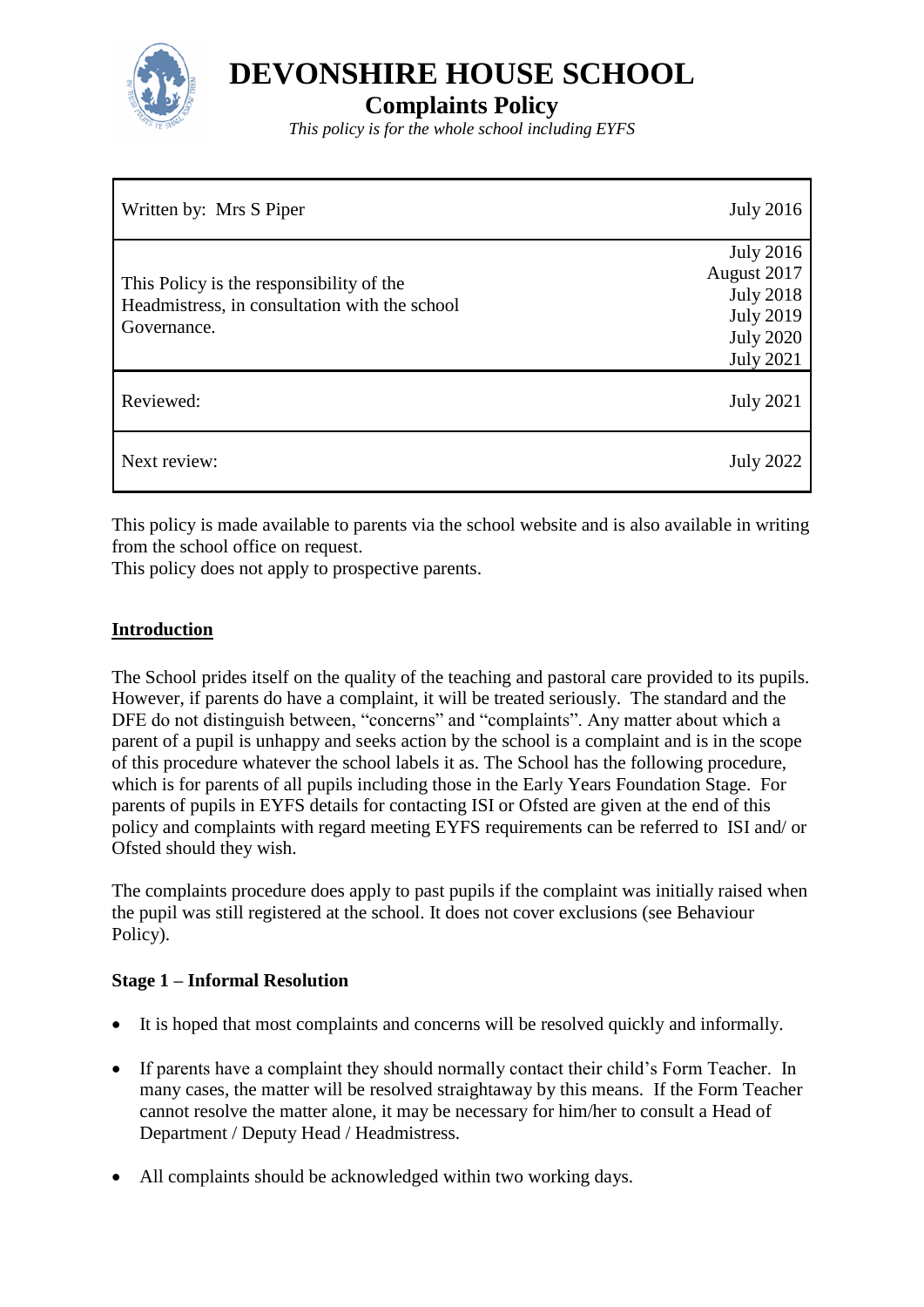- Complaints made directly to a Head of Department / Deputy Head / Headmistress may be referred to the relevant teacher unless the Head of Department / Deputy Head / Headmistress deems it appropriate for him/her to deal with the matter directly.
- The Form Teacher will make a note of concerns and complaints and the date on which they were received. Should the matter not be resolved within two weeks, or in the event that the School and the complainants fail to reach a resolution, the parents will be advised to proceed with their complaint in accordance with Stage 2 of this Procedure.

## **Stage 2 – Formal Resolution**

- If the complaint cannot be resolved on an informal basis, then the complainants should put their complaint to the Headmistress in writing. Although all formal complaints must be made in writing, this does not mean that the formal stage is automatically triggered whenever a concern is expressed in writing, for example by email. Complaints will usually only progress to the formal stage after first being considered at the preliminary stage and only then if the complainant intends to escalate the matter to a formal stage. The Headmistress will decide, after considering the complaint, the appropriate course of action to take.
- In most cases, the Headmistress will speak to and/or meet and/or write to the parents concerned, normally within five working days of receiving the complaint, to discuss the matter. If possible, a resolution will be reached at this stage. (Parents should understand that if a complaint is received outside of the School Term then complaints may take longer to resolve.)
- It may be necessary for the Headmistress to carry out further investigations.
- The Headmistress will make notes of all meetings and interviews held in relation to the complaint.
- Once the Headmistress is satisfied that, so far as is practicable, all of the relevant facts have been established, a decision will be made and parents will be informed of this decision in writing within ten working days\*. The Head will also give reasons for the decision.
- It is anticipated that the normal timeframe should be sufficient in term time. Should a complaint be made outside of term time, resolution may depend on the availability of relevant members of staff. Should this be the case, parents will be informed and a clear timeframe established for each particular case.
- If parents are still not satisfied with the decision, they should proceed to Stage 3 of this Procedure.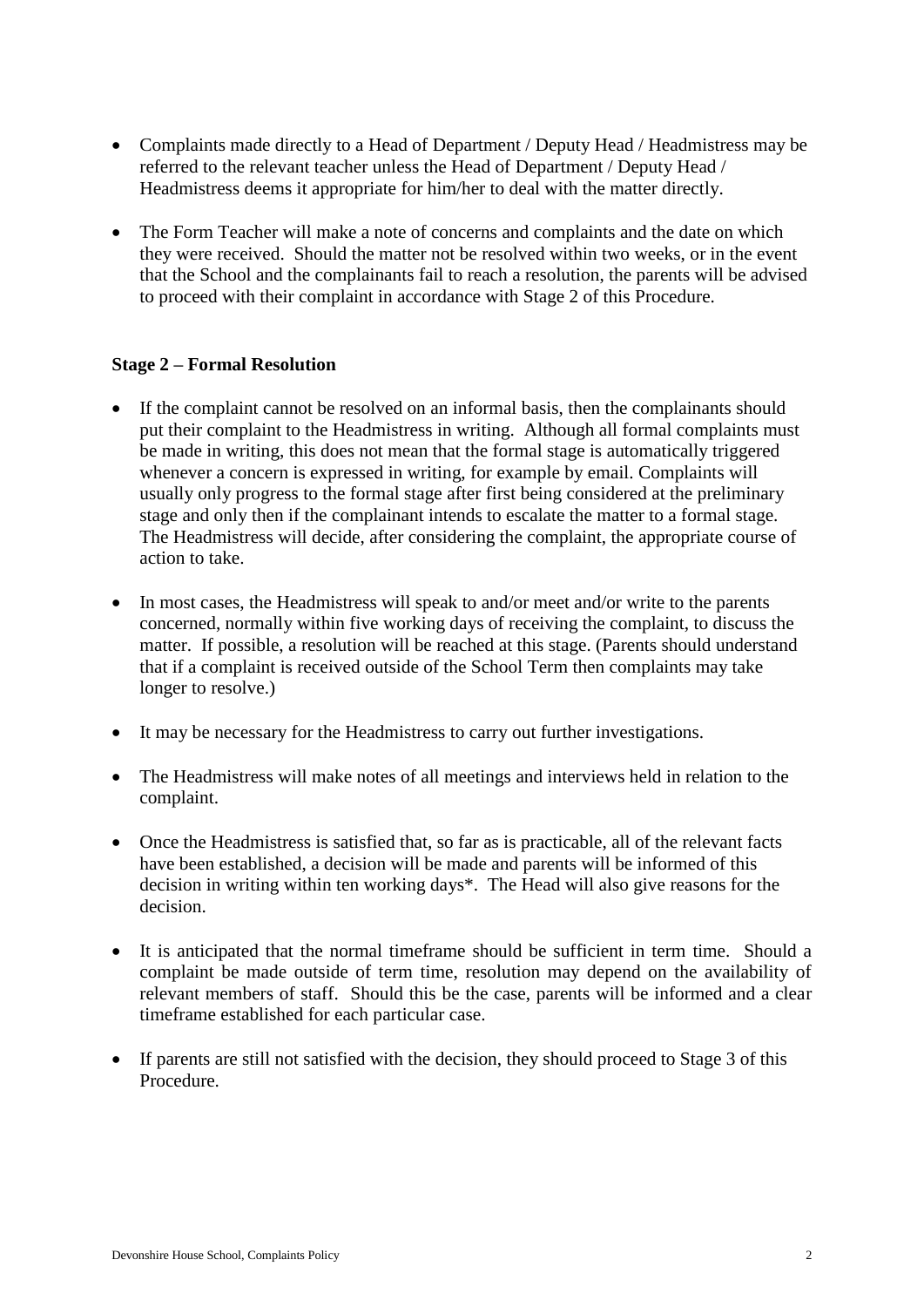## **Stage 3 – Panel Appeal**

• The DfE gives the following guidance on the identity of an independent panel member.

*Our general view is that people who have held a position of responsibility and are used to analysing evidence and putting forward balanced arguments would be suitable. Examples of persons likely to be suitable are serving or retired business people, civil servants, heads or senior members of staff at other schools, people with a legal background and retired members of the Police Force might be considered.*

- The Panel will consist of at least three persons not directly involved in the matters detailed in the complaint, one of whom shall be independent of the management and running of the School\*\* Each of the Panel members shall be appointed by School Governance. The Panel will then acknowledge the complaint and schedule a hearing to take place as soon as practicable and normally within 10 working days\*.
- If the Panel deems it necessary, it may require that further particulars of the complaint or any related matter be supplied in advance of the hearing.
- The parents may be accompanied to the hearing by one other person. This may be a relative or friend. Legal representation will not normally be appropriate.
- If possible, the Panel will resolve the parents' complaint immediately without need for further investigation. Should the panel make findings and recommendations, a copy of those findings and recommendations will be (i) sent by electronic mail or otherwise given to the complainant and, where relevant, the person complained about; (ii) available for inspection on the school premises by the School Governance and the Headmistress;
- Where further investigation is required, the Panel will decide how it should be carried out. After due consideration of all facts they consider relevant, the Panel will reach a decision and may make recommendations, which it shall normally complete within 20 working days of the hearing. The Panel will write to the parents informing them of its decision and the reasons for it. The decision of the Panel will be final. The Panel's findings and, if any, recommendations, will be sent in writing to the parents raising the complaint, the Head and, if appropriate, the person complained of.

Parents can be assured that all concerns and complaints will be treated seriously and confidentially. Correspondence statements and records relating to individual complaints are to be kept confidential except where the Secretary of State or a body conducting an inspection under section 108 or 109 of the 2008 Act, as amended, requests access to them.

The written record of all complaints is kept and the action taken by the school as a result of these complaints (regardless of whether they are upheld) The record will state whether they were resolved at the preliminary stage or proceeded to panel hearing. The outcome of complaints made with regard to pupils in the Early Years Foundation Stage will be made within 28 days of the complaint being received and the complainant will be informed. The